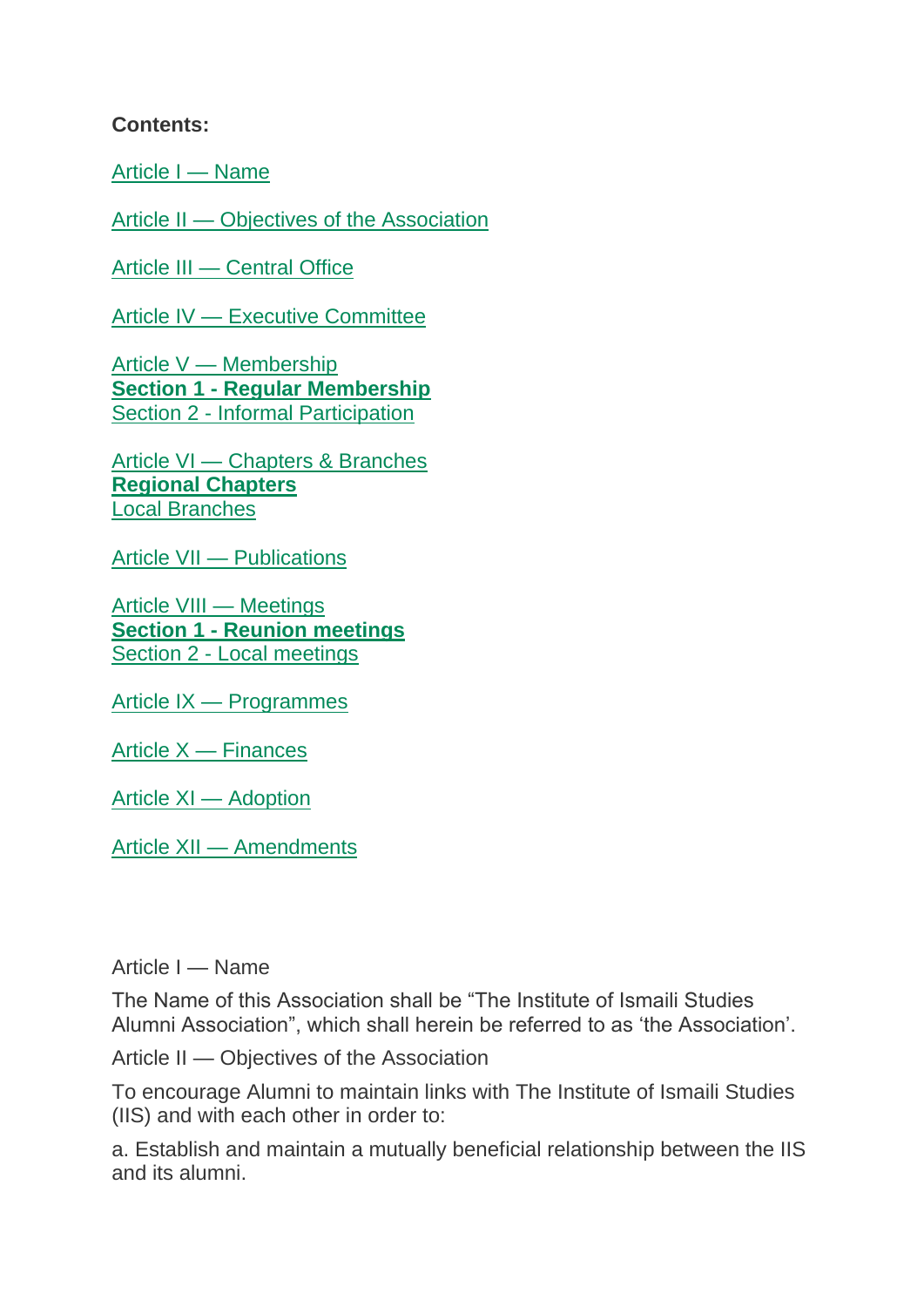b. Provide a forum for the alumni to come together to share experiences, learn from each other, and develop their own careers through networking.

c. Support and contribute to IIS' work through advice, consultancy, assistance with recruitment of students and faculty, or any other means.

d. Develop linkages with other professional alumni bodies (e.g., AKU alumni association, Ismaili Student Associations) for mutual benefit (such as research) and collaborative programming.

e. Develop informal links with Jamati and AKDN Institutions with a view to supporting their programmes and activities, as and when appropriate and relevant.

The Association shall not operate for profit or financial gain.

Article III — Central Office

The central office of the Association will be based at The Institute of Ismaili Studies, 210 Euston Road, London, NW1 2DA, United Kingdom.

Article IV — Executive Committee

This committee will consist of members from various relevant departments of the IIS including the Director, who would chair the Committee, the Associate Director, the Head of the Department of Human Resource Services, the Head of the Department for Graduate Studies, the Head of the Department of Community Relations, the Head of the Department of Operations, Finance and Development and the Alumni Relations Coordinator. They will have the final decision on all affairs of the Association. The Alumni Relations Coordinator will be in charge of the database and all administrative tasks that may arise from the Committee. The Presidents of the Chapter Groups (see below) would serve as exofficio members of this Committee.

Article V — Membership

Section 1 - Regular Membership

The following shall be members of the Association:

- Graduates of the Waezeen and Teacher Education Programme
- Graduates of the Collaborative IIS-Mc Gill programme
- Graduates of the Curriculum Writing Programme at the Institute of Education
- Graduates of the current Graduate Programme in Islamic Studies and **Humanities**
- Graduates of the current Secondary Teacher Education Programme

Section 2 - Informal Participation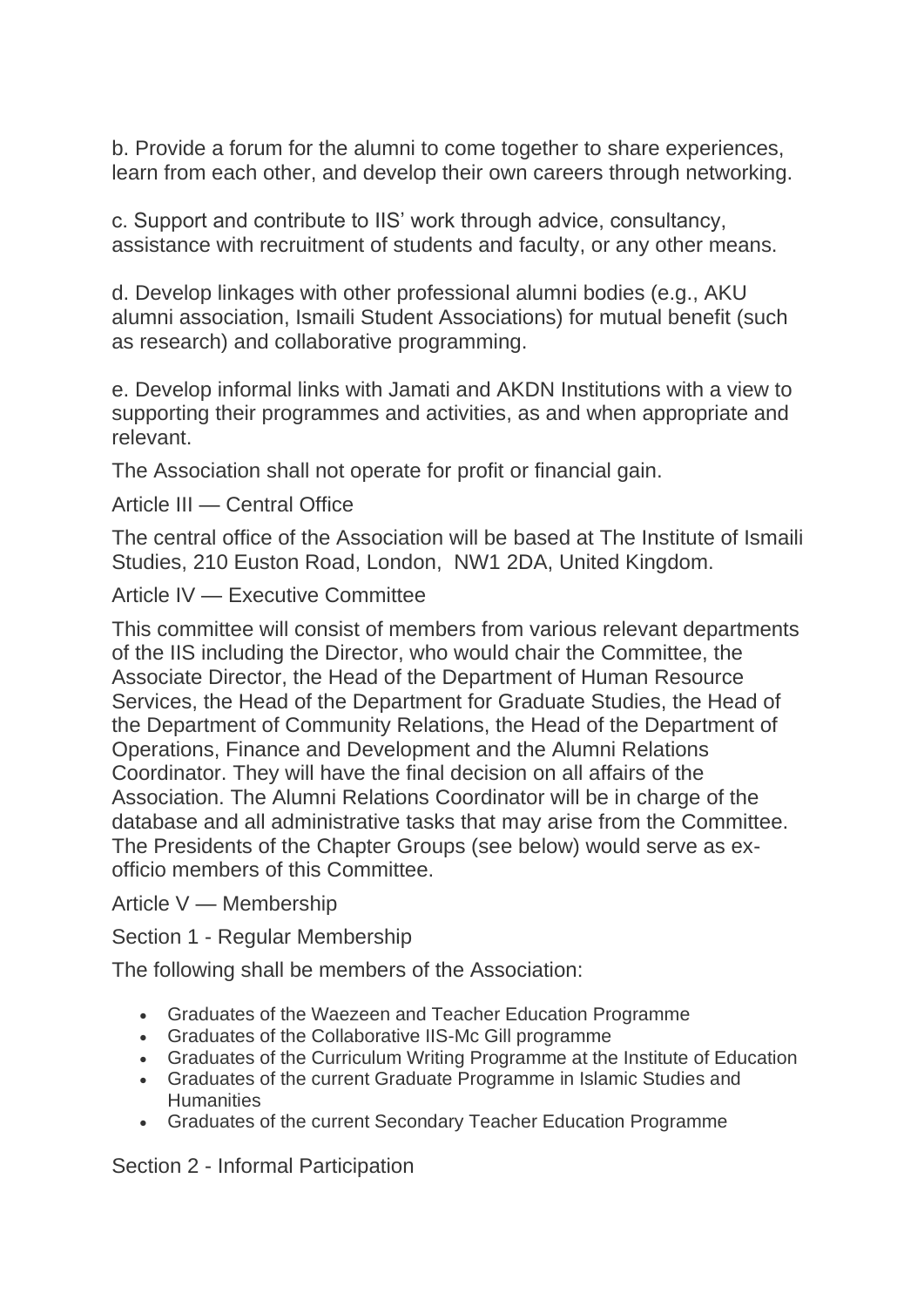The Chapter Group may invite anyone to participate in their meetings, subject to prior confirmation from the Central Executive Committee.

## Article VI — Chapters & Branches

## Regional Chapters

Any 25 members of the Association residing in a given region may form a Regional Chapter of the IIS Alumni Association with the approval of the Central Executive Committee and within the by-laws of the Association.

These Regional Chapters may function and be governed by a Regional Committee consisting of a President and Secretary who will be nominated by members of the Regional Chapters and/or the Central Executive Committee. The Central Executive Committee would, at its sole discretion, approve a final list of nominees. The President and Secretary would then be elected, from amongst the confirmed slate of candidates, by a simple majority vote of the members of the Chapter Group and validated by the Central Executive Committee. These office bearers shall hold office for a period of one year, with elections held every July.

## Local Branches

Any 10 members of the Association residing in a given locality (city, province etc.) may form a local branch of the IIS Alumni Association with the approval of the Regional Chapter and the Central Executive Committee.

Such local branches may function and be governed by a locally elected committee providing their activities do not conflict with the by-laws of the **Association** 

The Regional Chapters and local branches of the Association will submit regular reports of their activities to the Central Executive Committee for information.

Article VII — Publications

The IIS Alumni Association shall endeavour to publish an annual Newsletter, known as the IIS Alumni Newsletter with the help of the Publications Unit based at the IIS. This will be subject to the policies approved by the Institute's Board.

Article VIII — Meetings

Section 1 - Reunion meetings

Alumni reunions will be held at the IIS every three years. Regional Chapter reunions shall be held annually, time and place to be determined by the group.

Section 2 - Local meetings